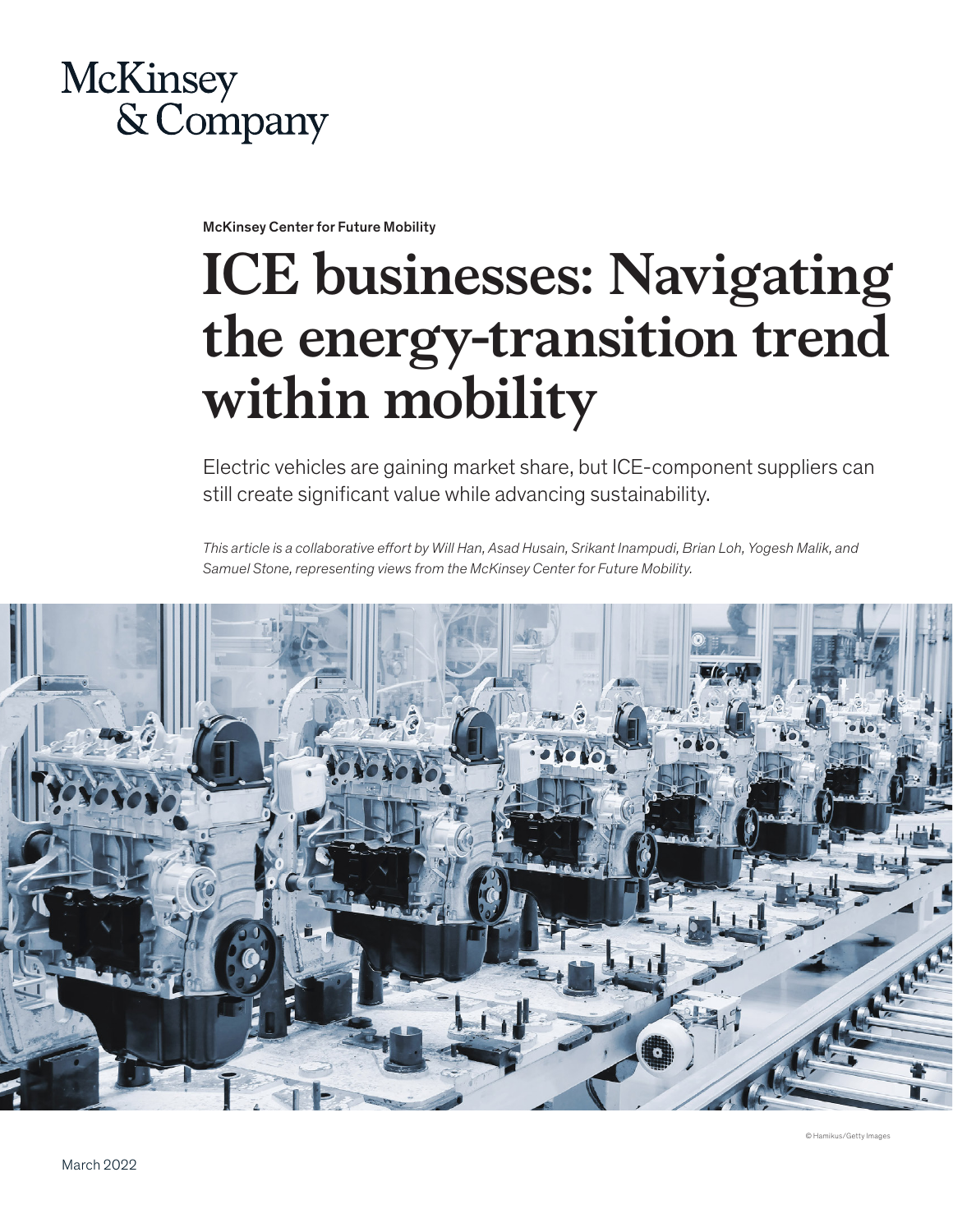A momentous shift is occurring within the mobility sector as sustainability concerns accelerate and the internal combustion engine (ICE) begins to lose market dominance. Along the ICE value chain, suppliers may soon reach a pivotal moment when growth first plateaus and then declines. Although the transition to electric vehicles (EVs) is already under way, ICE suppliers can still find many valuecreation options over the short and medium term, especially if they draw inspiration from companies in other industries that have successfully navigated similar disruptions.

# **From a roar to a hum: The declining market for ICE vehicles**

Automotive players have successfully navigated the first two decades of the 21st century, simultaneously creating value for shareholders while supporting better emission standards. Their achievements are notable, considering that the Great Recession of 2008 severely depressed automotive sales (see sidebar, "The remarkable resurgence of OEMs and automotive suppliers").

ICE-power-train suppliers have benefited from the automotive sector's recent growth and have greatly improved their operational performance. Their product lines generated \$240 billion in business by the end of the 2010s and now employ millions of people. But the signs of the impending transition to EVs are already clear, as are the challenges that lie ahead.

Over the past 12 months, more than 15 automotive light-vehicle OEMs have announced plans to sell only zero-emission vehicles (ZEVs)—typically EVs—in the near future. The combined total output of those OEMs represents more than 75 percent of global vehicle production. Moreover, more than half of them plan a full transition to ZEVs before 2040. If those plans materialize, the growth of many ICE product lines could see double-digit declines. Exhibit 1 shows our base-case scenario for the sales of various ICE components through 2035.

Forces beyond electrification, including the evolving nature of work in manufacturing and operations, the accelerating adoption of digital

# **The remarkable resurgence of OEMs and automotive suppliers**

#### For the global automotive industry,

the first decade of the 21st century was challenging. Input costs rose sharply, competition intensified because of globalization, and the Great Recession prompted a 40 percent decline in production, forcing nearly 30 automotive suppliers to file for Chapter 11 protection.<sup>1</sup> As is often the case, however, survivors from that period

emerged stronger than before. Part of their success can be attributed to the fact that they achieved substantial cost reductions and rightsized their cost structures.

The second decade of the 21st century saw a remarkable rebound within the automotive sector. In North America, for example, the number of units produced went from a

near-historical low of 8.8 million in 2009 to 18.2 million in  $2016^2$ —a 117 percent increase. Simultaneously, the automotive industry boosted the median EBITDA<sup>3</sup> margin to 9 percent, from approximately 7 percent. Consequently, many automotive suppliers reported both high growth and much-improved profitability.

<sup>1</sup> "27 automotive suppliers file Chapter 11 bankruptcies in 2009; end of year status summary; likelihood of bankruptcy preference recovery," Burbage & Weddell, January 9, 2010, burbageweddell.com.

 $^{2}$ Vehicle Manufacturing database, Statista, November 22, 2021, statista.com.

<sup>3</sup>Earnings before interest, taxes, depreciation, and amortization.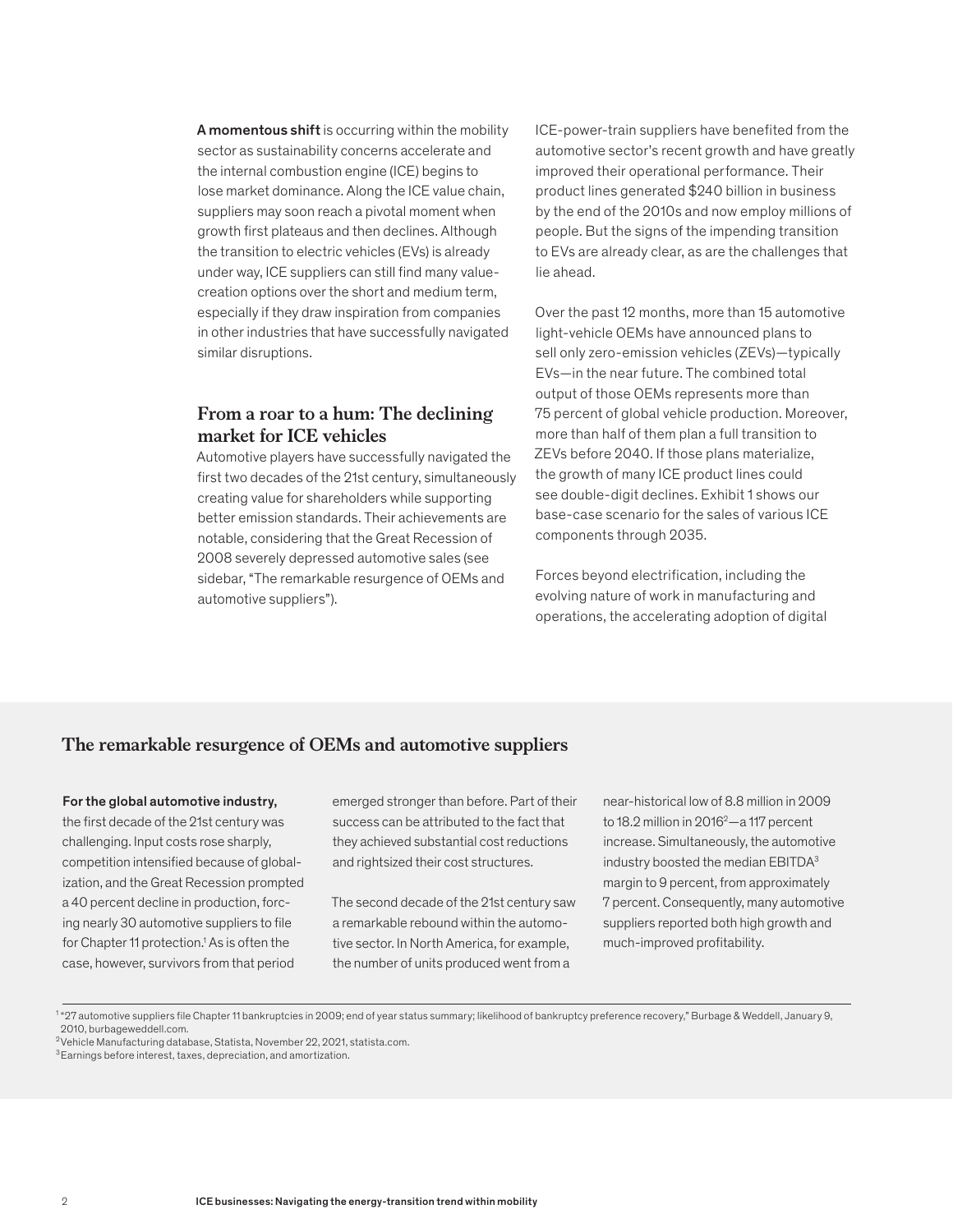### Exhibit 1

# Suppliers of internal-combustion-engine components will begin to see growth **Suppliers of internal-combustion-engine components will begin to see growth**  stagnate and shrink. **stagnate and shrink.**



#### Trends across groups of internal-combustion-engine groups

Source: McKinsey analysis

technologies, and constant shifts in supply chains, are also disrupting the automotive sector. Such trends will also create additional challenges and opportunities for automotive players in the decade ahead.

# **A cross-industry perspective: How other sectors have weathered disruptions**

ICE-component suppliers that can manage uncertainty and execute well during these challenging times can still create significant value from their traditional products over the short to medium term. To succeed, however, they will need a new operating model that focuses on four activities: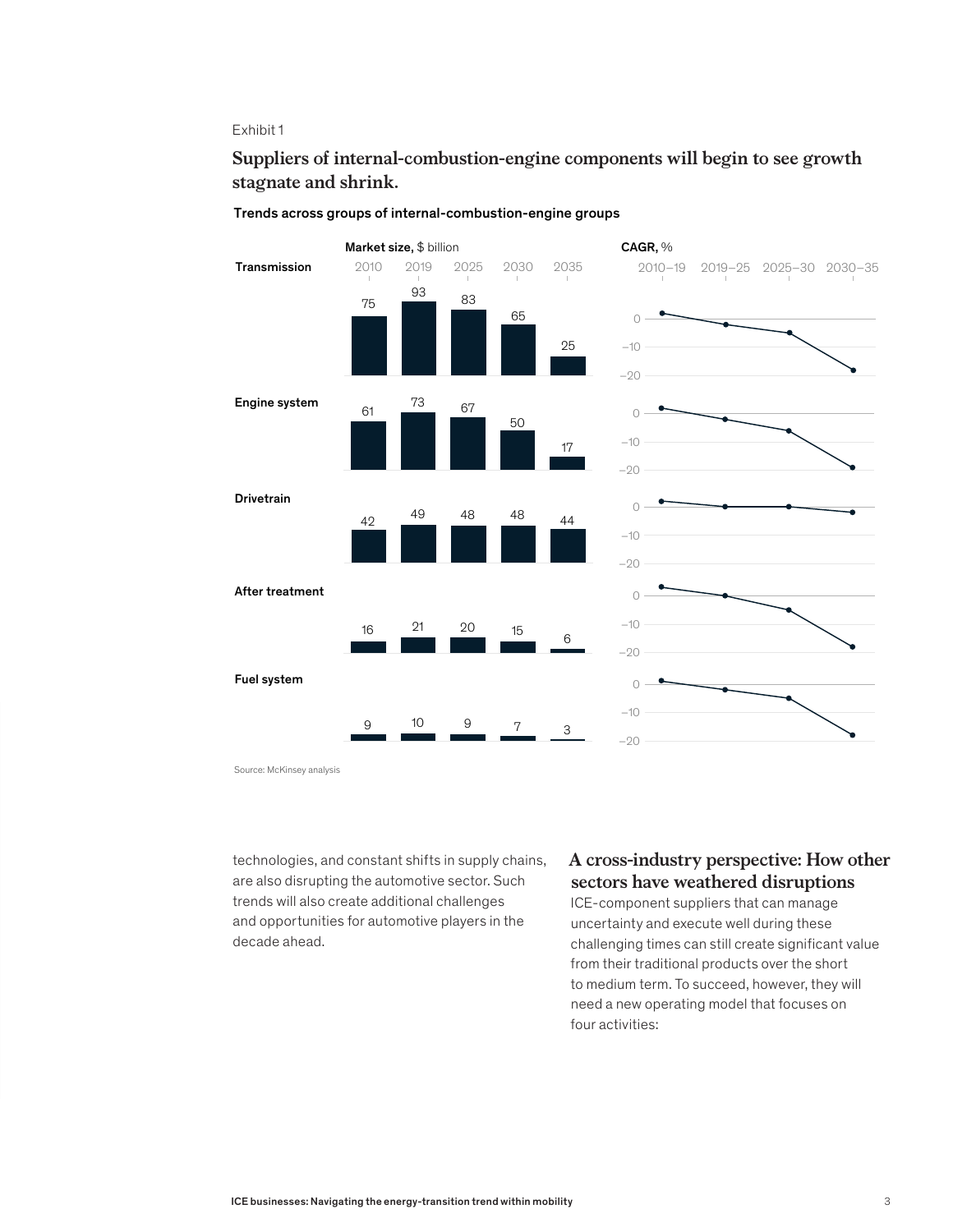- formulating structural and dynamic responses to continuing disruptions
- creating a new operating model with a clear focus on building value through higher return on invested capital<sup>1</sup> (ROIC)
- building capabilities that can unlock value
- establishing a strong sense of urgency

Companies in other sectors have adopted similar models to weather disruptions. Consider the powergeneration market, which has many similarities to the ICE market. As the transition to renewable energy accelerated, the management of one European energy company knew that the market would still need cost-effective, flexible, and reliable power generation through traditional methods, at least for a time, since renewables were not yet dominant. While the energy company acknowledged the disruptions within its industry, it kept its focus on traditional fossil fuels. The company's management positioned it as a link between the current energy market and the energy market of the future and noted that customary power generation would continue until our energy system no longer required it.

To execute the new goals, the company began servicing existing energy systems—a logical move, given its expertise with conventional power generation—and created a new revenue stream. In addition, it strategically acquired several new coal and gas plants and reduced their costs to the furthest extent possible. Those strategies helped the company increase its earnings before interest, taxes, depreciation, and amortization by more than 50 percent in the second half of the 2010s, creating substantial value for its shareholders.

Companies in other industries have also identified effective strategies for managing change. For instance, large pharmaceutical companies must take into account the full product life cycle, including the stage when patents on established products expire and those markets begin to decline with increased competition. In such cases, leading players often create separate business units for those products and evaluate their performance with different metrics. They also follow a lean operating model to maximize operating efficiency in line with adjusted sales projections. As another example, integrated steel companies realized that their long-term prospects could be in jeopardy as more customers shifted to mini mills, which require a lower investment. In response, many of the companies

**As ICE-component businesses attempt to capture value, they must make a fundamental separation within their companies to realign business models for value creation.**

 $1$  The money a company makes above the average cost it pays for debt and equity capital.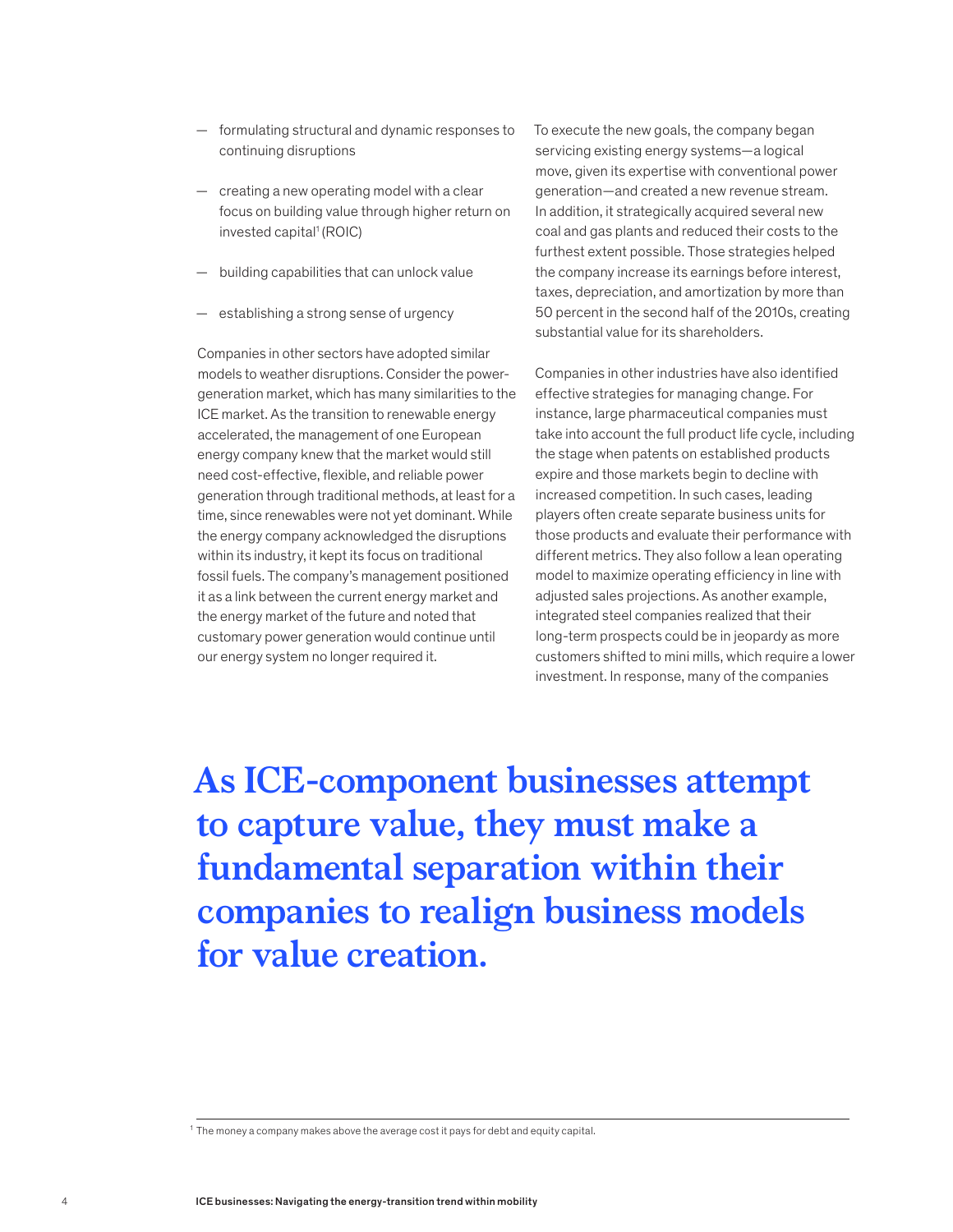expanded their product portfolios into adjacent markets to capture more value and take advantage of their existing capabilities.

# **Accepting disruption: Why a fundamental shift in business approach and focus is necessary**

Value-focused executives know that growth and ROIC are the most critical elements when attempting to create shareholder value. The adage that "growth is good" still applies, and a better ROIC will drive economic value.

From 2010 to 2019, automotive suppliers generated positive—even outsize—growth by catching sector tailwinds. They also benefited from the recovery from the Great Recession of 2008. Players in the top quartile for growth in total shareholder returns distinguished themselves from the pack by their ability to improve ROIC (Exhibit 2). That strategy allowed them to generate stronger returns through margin expansion while maintaining healthy levels of invested capital to drive growth.

During the latter part of the 2010s, ICE components, including engine blocks and transmission housings,

began to experience slower growth. As 2020 approached, the markets for the products were stagnant or in decline. With growth in jeopardy, ICE-component suppliers should look for other opportunities to drive value by improving ROIC.

To help chart a path forward, we assessed companies with large portfolios in ICE-product domains. Although the industry is well established, and ICE-product technology is mature, we found a broad range of performance along the key subcomponents of ROIC. If the lower performers elevate their performance to match the industry median, they could improve their enterprise value by 30 to 40 percent from baseline (Exhibit 3). Thus, the industry still has plenty of value left to create, even as EVs gain ground. Some ICE-component suppliers could be potentially attractive targets for incumbents, venture-capital funds, and other turnaround players.

# **New challenges call for a new approach: How ICE-component suppliers can maximize value this decade**

As ICE-component businesses attempt to capture value, they must make a fundamental separation

## Exhibit 2

#### Top automotive suppliers have generated strong total shareholder returns by Top automotive suppliers have generated strong total shareholder returns by **focusing on growth and improvement in ROIC.**



#### Performance, by TSR quartile<sup>1</sup>

<sup>1</sup>TSR = total shareholder returns; sample set of 29 global companies with ~5-7 companies across different quartiles, depending on data availability for metrics. ²EBITA = earnings before interest, taxes, and amortization; margins adjusted for one-time and nonoperating items and latest lease-accounting standards. ³Without goodwill.

Source: Coporate Performance Analytics by McKinsey; McKinsey analysis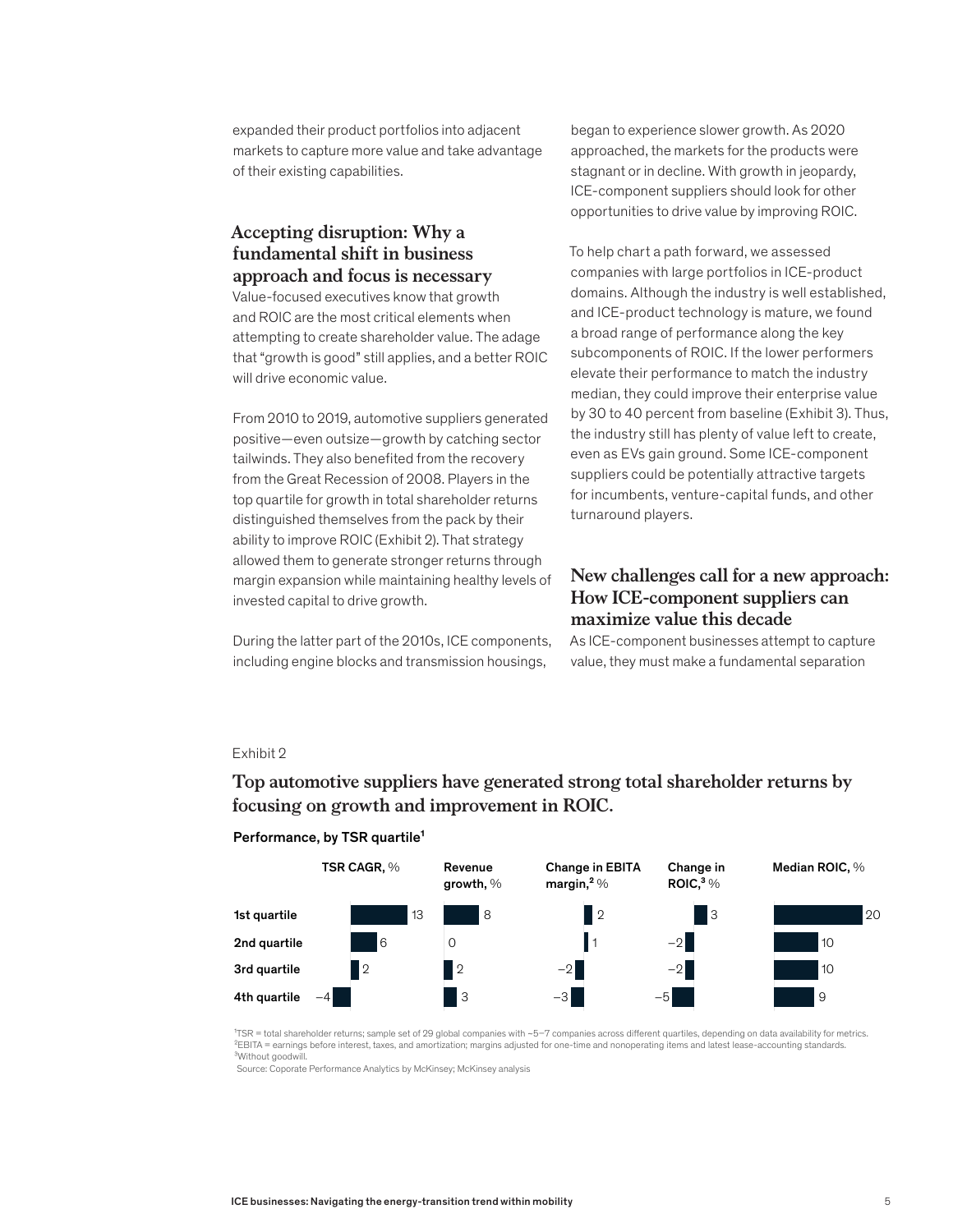#### Exhibit 3

# Internal-combustion-engine suppliers still have an opportunity to create **Internal-combustion-engine suppliers still have an opportunity to create**  enterprise value by improving margins and ROIC. **enterprise value by improving margins and ROIC.**



#### Performance in 2010-19, by TSR CAGR quartile<sup>1</sup>

 $^{17}$ SR = total shareholder returns; sample set of 29 global companies with ~5–7 companies across different quartiles, depending on data availability for metrics. ²EBITA = earnings before interest, taxes, and amortization; margins adjusted for one-time and nonoperating items. Source: S&P Capital IQ; Corporate Performance Analytics by McKinsey; McKinsey analysis

within their companies to realign business models for value creation. The part of the business that still has near- to medium-growth potential would become the company's growth engine. It would contain areas such as new-vehicle programs and the aftermarket, and businesses would focus on targeted expansion opportunities in these areas. The second part of the business would be the execution engine. It would contain ongoing vehicle programs with limited upside, and the focus would be on fulfilling existing commitments and taking a zero-based approach to managing costs.

After ICE-component suppliers separate themselves into growth and execution engines, they can develop tailored strategies, incentives, and metrics for each one (Exhibit 4). Some of the most important tasks will include the following:

— *Optimizing strategic operations.* Companies should attempt to optimize their manufacturing footprints and general and administrative staffing levels, among other operational improvements. They can gain an edge by examining cleansheet costs and applying

digital levers to support near-term growth and enable best-in-class execution.

- *Restructuring the supply base.* A simplified yet stable supply base will enable value creation in the near to medium term and help companies that want to outlast their competitors in a tough environment. To increase productivity and lower risk, a company may choose to consolidate their supply base or product portfolio.
- *Optimizing capital planning.* Companies must develop a detailed plan for allocating capital and a summary of near-term opportunities to shed some assets across the value chain. This strategy will minimize the risk of having stranded assets over the long term.
- *Pursuing targeted growth in core business.* Companies can deploy a tactical set of commercial levers to maximize margin across original-equipment, originalequipment-service, and independentaftermarket businesses.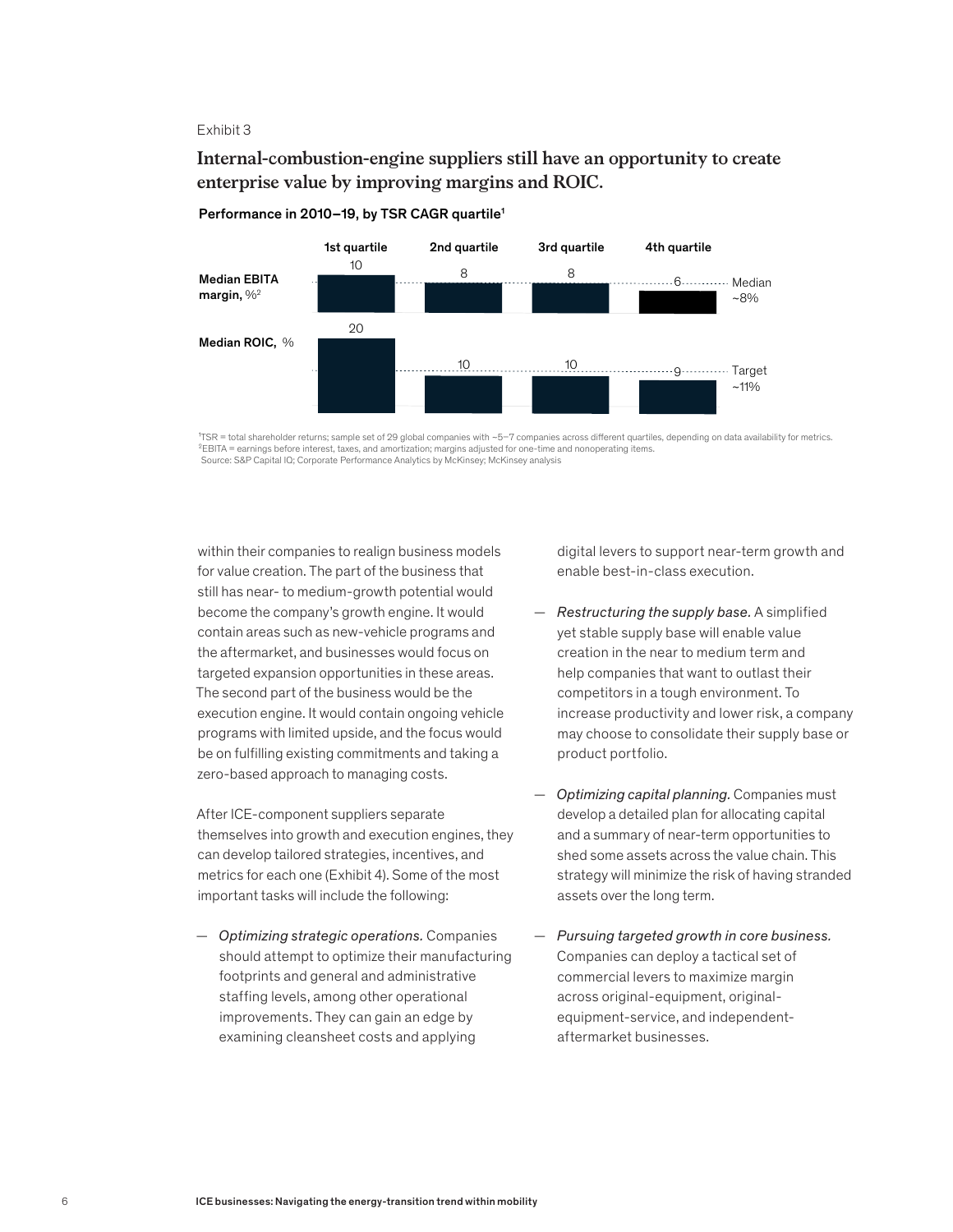#### Exhibit 4

Companies can develop a tailored business approach to create value in both **Companies can develop a tailored business approach to create value in both**  growth and execution engines. **growth and execution engines.**

Value-creation elements

| Execution                                                                                                |                                                                                      |                                                                                      | Growth                                                                                                            | Cross-cutting                                        |
|----------------------------------------------------------------------------------------------------------|--------------------------------------------------------------------------------------|--------------------------------------------------------------------------------------|-------------------------------------------------------------------------------------------------------------------|------------------------------------------------------|
| Optimizing<br>strategic<br>operations                                                                    | Restructuring supply<br>base                                                         | Optimizing capital<br>planning                                                       | <b>Pursuing targeted</b><br>growth in core<br>business                                                            | Making bold moves<br>to develop new core<br>business |
| • Zero-based general<br>and administrative<br>redesign<br>· Manufacturing-<br>footprint<br>consolidation | • Product-portfolio<br>pruning<br>• Supply-base<br>consolidation and<br>productivity | • Capital-expenditure<br>management<br>• Make vs buy<br>strategic decision<br>making | • Pricing optimization<br>for original<br>equipment and<br>original-equipment<br>services<br>• Aftermarket growth | • Adjacent growth<br>pockets<br>• Roll-up M&A        |

— *Making bold moves to develop new core business.* Undertaking roll-up M&A and exploring additional opportunities or adjacent sectors may help companies offset the longterm decline in ICE revenues.

#### Manage execution engines to cleansheet costs and reduce carbon footprint

The parts of ICE-component suppliers that serve as execution engines could rapidly restructure their operations to be ready for the eventual decline. First, they could revisit their core versus noncore product lines and design new operating strategies to optimize manufacturing capacity, footprint, and sales, general, and administrative costs by taking a zero-based, cleansheet approach to costs.

Second, companies could prune their coreproduct portfolios and design a simplified yet stable supply base to enable "last one standing" and value creation in the near to medium term. Finally, they could limit growth-focused capital expenditures while providing enough sustaining capital expenditures to continue running their businesses.

As companies restructure the parts of their businesses that serve as execution engines, they may also transition to more sustainable operations that reduce their carbon footprints. For instance, they might revisit packaging and transportation or consolidate the supply base to embrace more sustainable energy sources and manufacturing technologies.

#### Manage the growth engine to zero

Organizations should selectively pursue growth for the parts of the business that still have potential, always taking a detailed look at expansion opportunities. As part of this effort, they should develop a clear assessment of any potential scale impact on the cost structure and launch fact-based negotiations when appropriate. Their evaluation of growth opportunities should occur at a detailed level—for instance, examining specific geographies and emerging customer groups that appear to have a positive net present value. Companies can also explore adjacent markets, such as those for off-highway vehicles and marine applications, to slow the pace of sales-volume decline. Again, ICEcomponent suppliers must be very selective.

The aftermarket may also present a good growth opportunity, given its traditionally higher profit margins and longer staying power compared with OEM production. In fact, ICE-component suppliers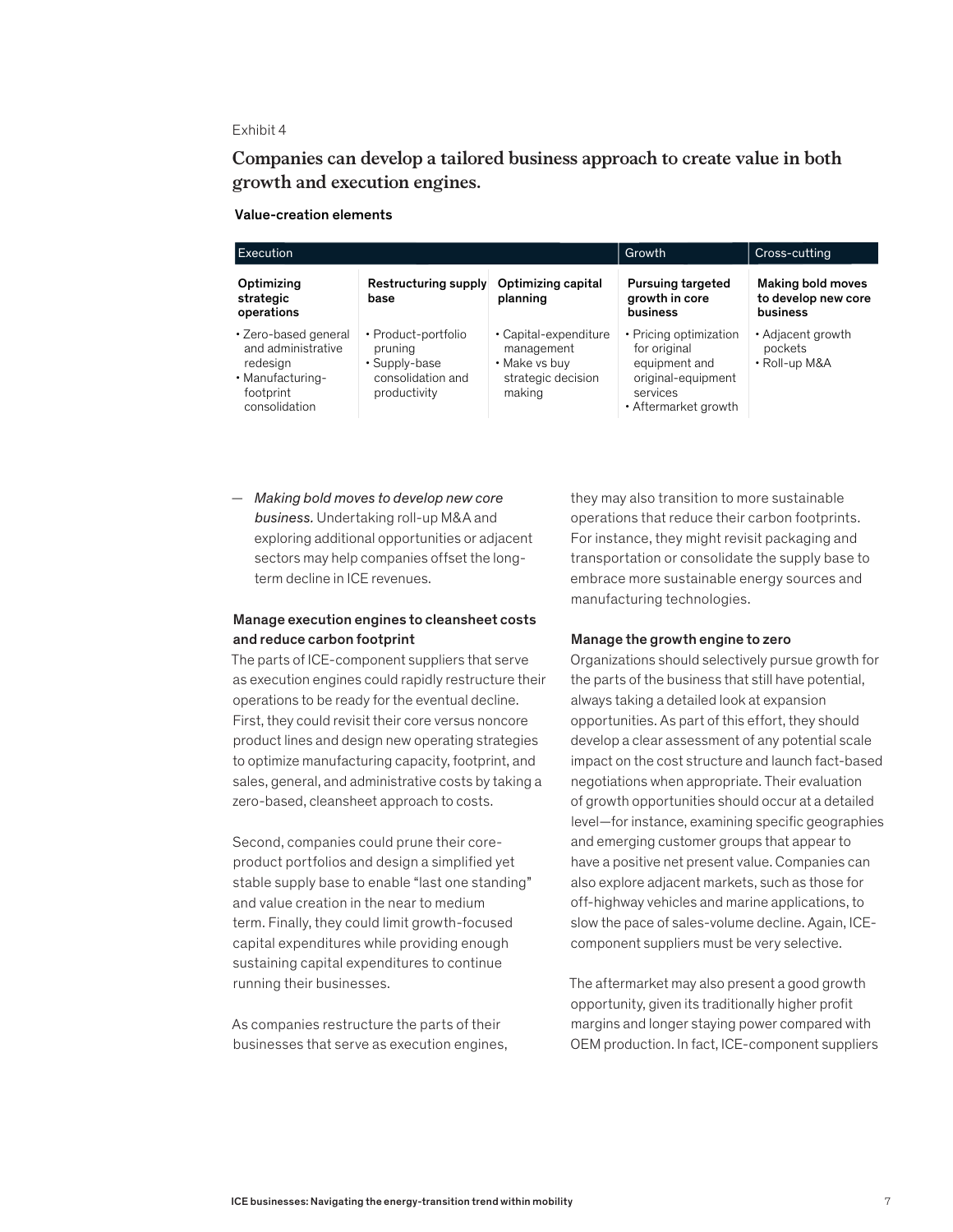could find aftermarket opportunities in servicing ICE cars through the 2040s and beyond, since there is likely to be a significant volume on the road through that time.

#### Build the organization's M&A muscle

The ICE market will fundamentally change over the coming decade, and industry players have a choice: they can be the ones shaping the market or those responding to the shifts. It is imperative that organizations increase their M&A muscle and focus on supporting value-creation strategies. For example, companies might follow a targeted roll-up strategy for the part of the business that serves as their execution engine. This approach would help them maintain scale and sustain fixed-cost absorption at a time of declining growth and low valuation premiums. Companies could also, as noted earlier, explore adjacent growth pockets, such as new geographies and products, for the parts of their businesses that serve as growth engines.

#### Recalibrate performance systems

Although ICE businesses may focus on execution and growth to different extents, they will all benefit by reconsidering the value-creation story that they create for external investors. They might also benefit from revising internal performance-management systems to emphasize the importance of ROIC and its subcomponents. As a first move, they could reorient performance metrics, including internal key performance indicators and leadership incentives, to reduce the weight on growth and increase the emphasis on improving ROIC and its drivers, such as cash preservation.

# **Issues ICE-component suppliers can consider when adjusting to disruption**

Disruptions drive significant change, but they also create massive uncertainty because it is unclear how quickly and evenly major shifts will occur. The automotive industry is now confronting this uncertainty, but stakeholders can be sure of certain facts. First, the energy transition will change the

transportation of people and goods to an extent not seen since the invention of the steam engine in the 1700s. Some changes have already occurred in response to new regulations, such as the California Air Resources Board's guidelines and the European Union's Fit for 55 proposal, which seeks to align climate, energy, land-use, transport, and taxation policies to reduce net greenhouse-gas emissions by at least 55 percent by 2030. Specific events, such as the potential passage of the US infrastructure bill, could also alter the industry's path.

It is also clear that the transition to clean energy will occur incrementally, giving businesses time to prepare. For best results, ICE-component suppliers might consider acting now, since they might capture a first-mover advantage and create substantial value for shareholders. But in a complex, fastchanging, and unpredictable environment, this is no simple task. C-level leaders must be in the driver's seat, based on the value at stake. Such leaders might want to stress-test their current strategy, as a first step, to assess risks and develop a new blueprint. As they examine their options, they could benefit by considering the following questions:

- *What is the value-creation story?* Each business has a unique product portfolio and customer mix, both of which influence its potential revenue growth. Businesses are most likely to succeed if they clearly understand the best opportunities for generating value and craft a compelling story for shareholders.
- *What is the best way to reconfigure the product value chain, and what are the right strategies for the business?* Depending on the product lines that ICE businesses possess, their future moves could differ significantly. For ICE businesses focused on components that may have limited aftermarket-growth potential, such as exhaust systems and driveline parts, the best path forward may involve placing greater emphasis on restructuring and M&A. ICE businesses that focus on components with